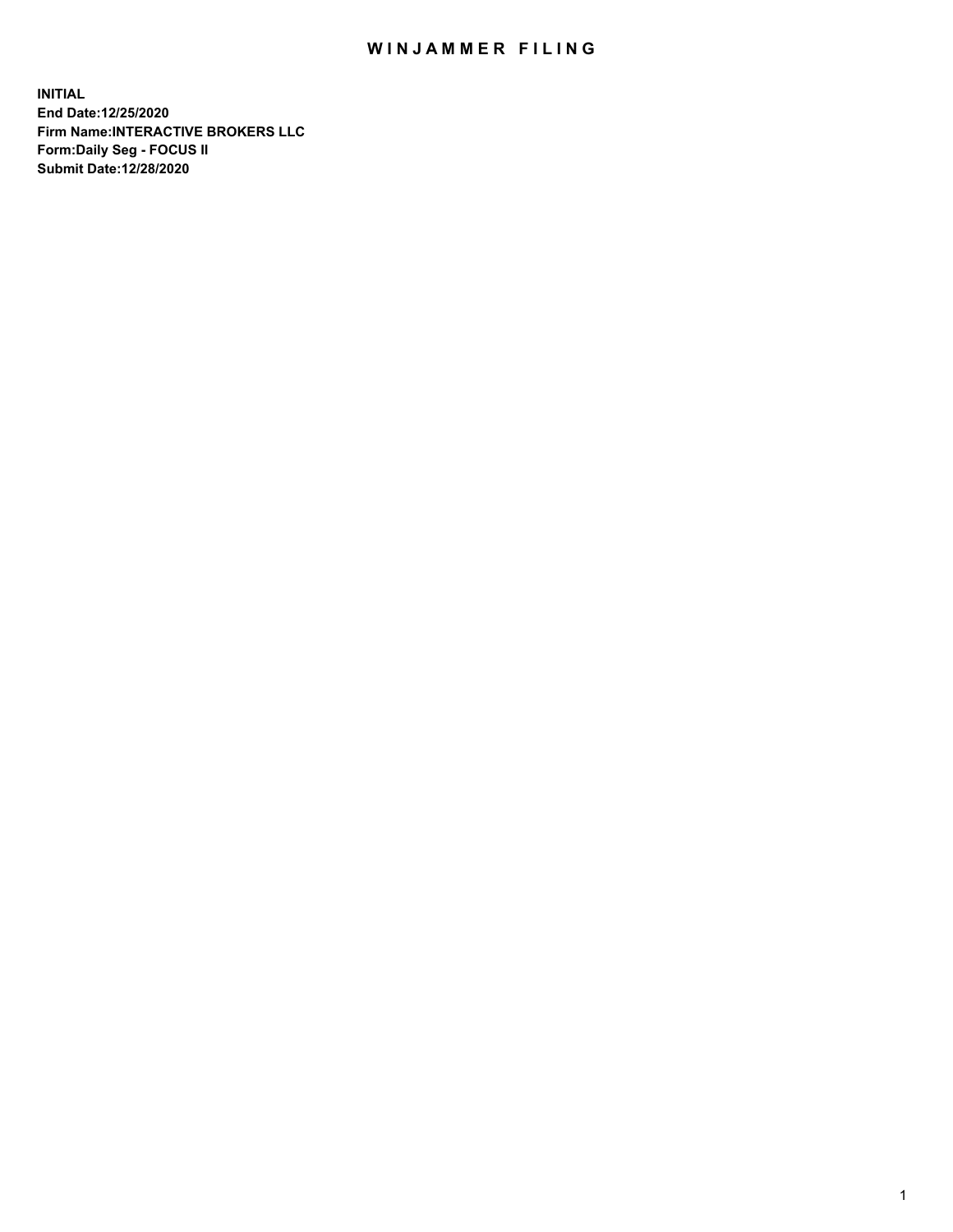**INITIAL End Date:12/25/2020 Firm Name:INTERACTIVE BROKERS LLC Form:Daily Seg - FOCUS II Submit Date:12/28/2020 Daily Segregation - Cover Page**

| Name of Company                                                                                                                                                                                                                                                                                                                | <b>INTERACTIVE BROKERS LLC</b>                                                  |  |
|--------------------------------------------------------------------------------------------------------------------------------------------------------------------------------------------------------------------------------------------------------------------------------------------------------------------------------|---------------------------------------------------------------------------------|--|
| <b>Contact Name</b>                                                                                                                                                                                                                                                                                                            | James Menicucci                                                                 |  |
| <b>Contact Phone Number</b>                                                                                                                                                                                                                                                                                                    | 203-618-8085                                                                    |  |
| <b>Contact Email Address</b>                                                                                                                                                                                                                                                                                                   | jmenicucci@interactivebrokers.c<br>om                                           |  |
| FCM's Customer Segregated Funds Residual Interest Target (choose one):<br>a. Minimum dollar amount: ; or<br>b. Minimum percentage of customer segregated funds required:%; or<br>c. Dollar amount range between: and; or<br>d. Percentage range of customer segregated funds required between:% and%.                          | <u>0</u><br>$\overline{\mathbf{0}}$<br>155,000,000 245,000,000<br><u>00</u>     |  |
| FCM's Customer Secured Amount Funds Residual Interest Target (choose one):<br>a. Minimum dollar amount: ; or<br>b. Minimum percentage of customer secured funds required:% ; or<br>c. Dollar amount range between: and; or<br>d. Percentage range of customer secured funds required between:% and%.                           | <u>0</u><br>$\overline{\mathbf{0}}$<br>80,000,000 120,000,000<br>0 <sub>0</sub> |  |
| FCM's Cleared Swaps Customer Collateral Residual Interest Target (choose one):<br>a. Minimum dollar amount: ; or<br>b. Minimum percentage of cleared swaps customer collateral required:% ; or<br>c. Dollar amount range between: and; or<br>d. Percentage range of cleared swaps customer collateral required between:% and%. | <u>0</u><br>$\underline{\mathbf{0}}$<br>0 <sub>0</sub><br>0 <sub>0</sub>        |  |

Attach supporting documents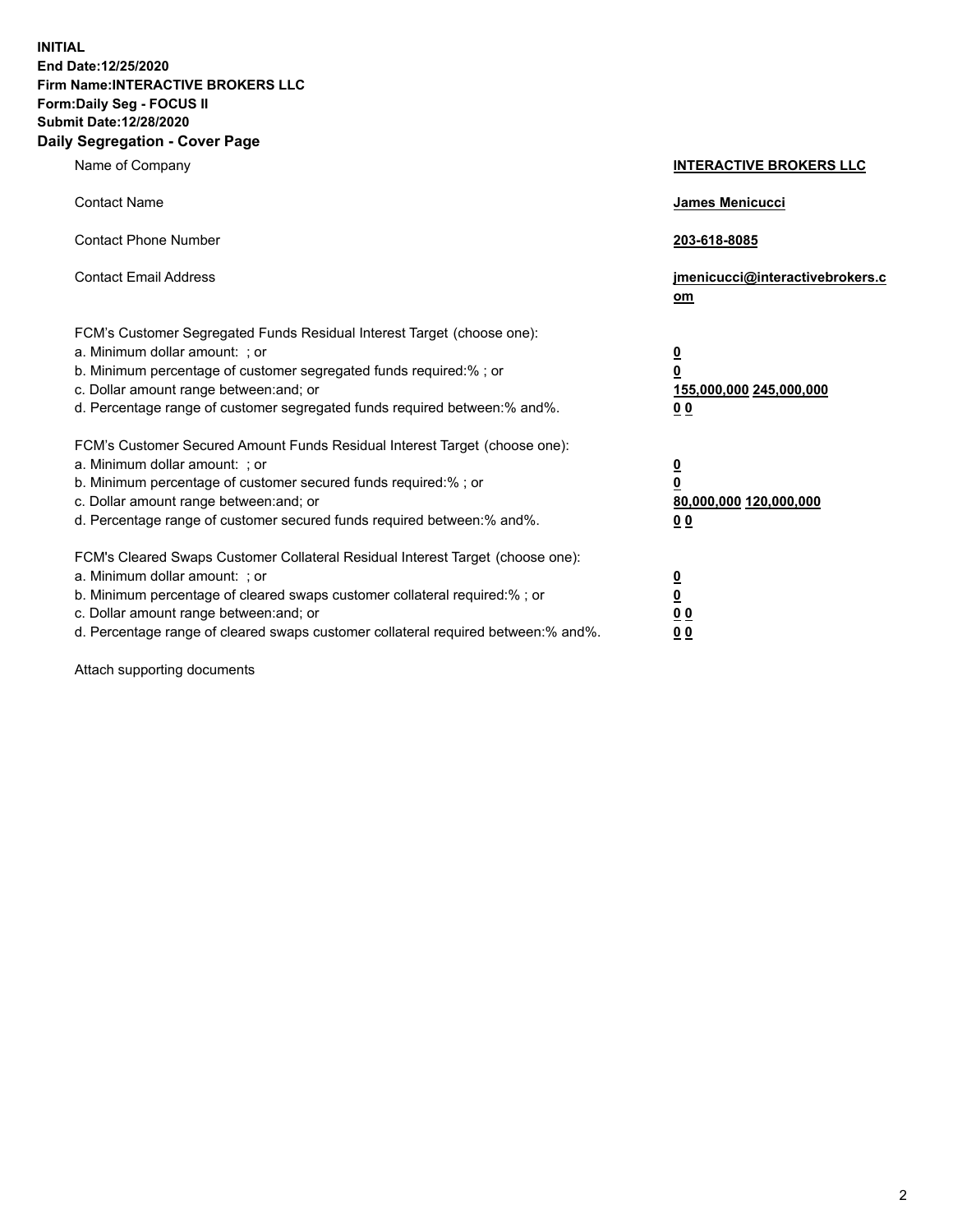**INITIAL End Date:12/25/2020 Firm Name:INTERACTIVE BROKERS LLC Form:Daily Seg - FOCUS II Submit Date:12/28/2020 Daily Segregation - Secured Amounts**

## Foreign Futures and Foreign Options Secured Amounts Amount required to be set aside pursuant to law, rule or regulation of a foreign government or a rule of a self-regulatory organization authorized thereunder **0** [7305] 1. Net ledger balance - Foreign Futures and Foreign Option Trading - All Customers A. Cash **546,697,515** [7315] B. Securities (at market) **0** [7317] 2. Net unrealized profit (loss) in open futures contracts traded on a foreign board of trade **8,720,835** [7325] 3. Exchange traded options a. Market value of open option contracts purchased on a foreign board of trade **111,315** [7335] b. Market value of open contracts granted (sold) on a foreign board of trade **-54,039** [7337] 4. Net equity (deficit) (add lines 1. 2. and 3.) **555,475,626** [7345] 5. Account liquidating to a deficit and account with a debit balances - gross amount **4,340** [7351] Less: amount offset by customer owned securities **0** [7352] **4,340** [7354] 6. Amount required to be set aside as the secured amount - Net Liquidating Equity Method (add lines 4 and 5) **555,479,966** [7355] 7. Greater of amount required to be set aside pursuant to foreign jurisdiction (above) or line 6. **555,479,966** [7360] FUNDS DEPOSITED IN SEPARATE REGULATION 30.7 ACCOUNTS 1. Cash in banks A. Banks located in the United States **88,668,080** [7500] B. Other banks qualified under Regulation 30.7 **0** [7520] **88,668,080** [7530] 2. Securities A. In safekeeping with banks located in the United States **449,961,000** [7540] B. In safekeeping with other banks qualified under Regulation 30.7 **0** [7560] **449,961,000** [7570] 3. Equities with registered futures commission merchants A. Cash **0** [7580] B. Securities **0** [7590] C. Unrealized gain (loss) on open futures contracts **0** [7600] D. Value of long option contracts **0** [7610] E. Value of short option contracts **0** [7615] **0** [7620] 4. Amounts held by clearing organizations of foreign boards of trade A. Cash **0** [7640] B. Securities **0** [7650] C. Amount due to (from) clearing organization - daily variation **0** [7660] D. Value of long option contracts **0** [7670] E. Value of short option contracts **0** [7675] **0** [7680] 5. Amounts held by members of foreign boards of trade A. Cash **154,452,476** [7700] B. Securities **0** [7710] C. Unrealized gain (loss) on open futures contracts **4,853,136** [7720] D. Value of long option contracts **111,315** [7730] E. Value of short option contracts **-54,039** [7735] **159,362,888** [7740] 6. Amounts with other depositories designated by a foreign board of trade **0** [7760] 7. Segregated funds on hand **0** [7765] 8. Total funds in separate section 30.7 accounts **697,991,968** [7770] 9. Excess (deficiency) Set Aside for Secured Amount (subtract line 7 Secured Statement Page 1 from Line 8) **142,512,002** [7380] 10. Management Target Amount for Excess funds in separate section 30.7 accounts **80,000,000** [7780] 11. Excess (deficiency) funds in separate 30.7 accounts over (under) Management Target **62,512,002** [7785]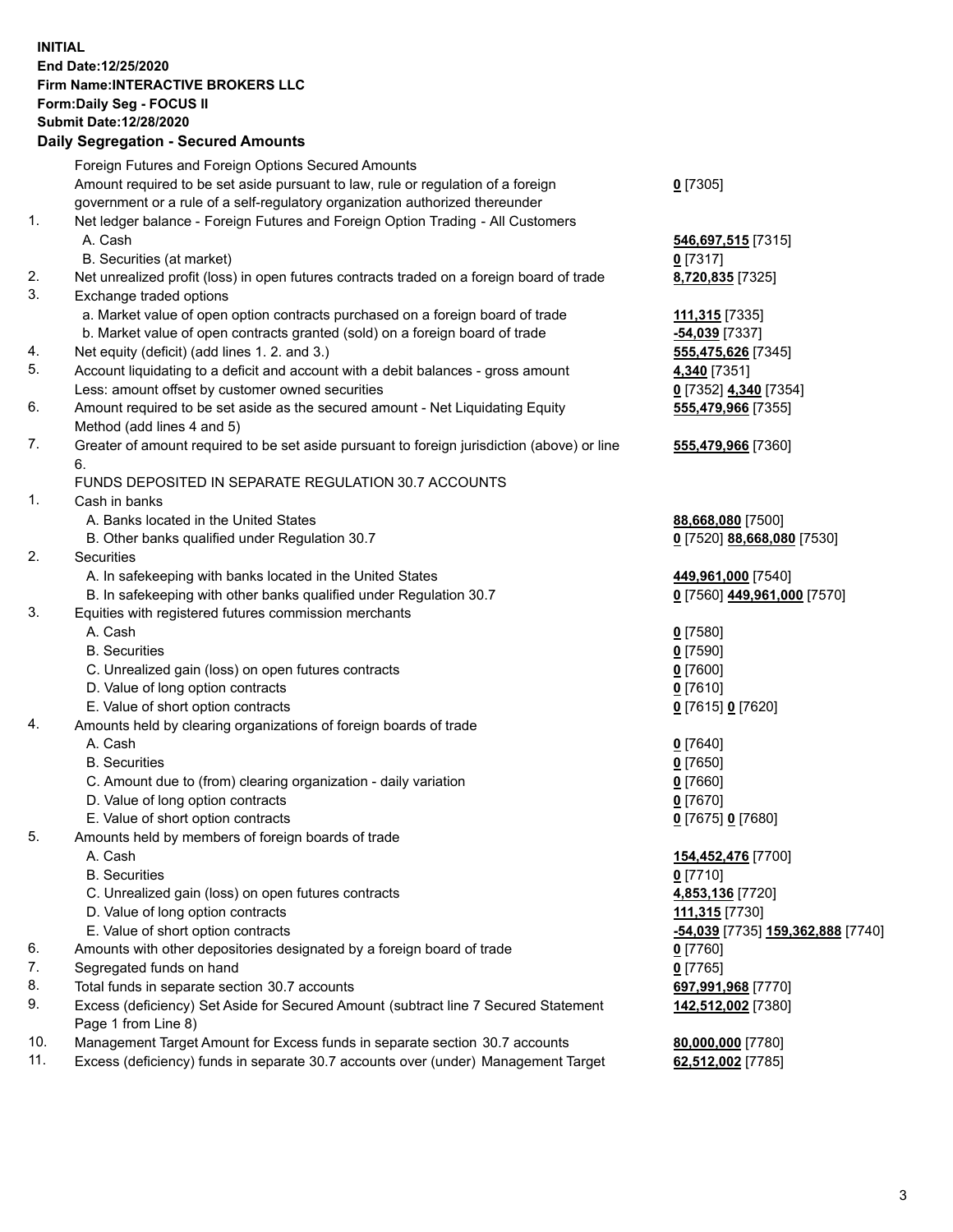**INITIAL End Date:12/25/2020 Firm Name:INTERACTIVE BROKERS LLC Form:Daily Seg - FOCUS II Submit Date:12/28/2020 Daily Segregation - Segregation Statement** SEGREGATION REQUIREMENTS(Section 4d(2) of the CEAct) 1. Net ledger balance A. Cash **5,339,397,278** [7010] B. Securities (at market) **0** [7020] 2. Net unrealized profit (loss) in open futures contracts traded on a contract market **224,721,044** [7030] 3. Exchange traded options A. Add market value of open option contracts purchased on a contract market **236,560,935** [7032] B. Deduct market value of open option contracts granted (sold) on a contract market **-196,722,332** [7033] 4. Net equity (deficit) (add lines 1, 2 and 3) **5,603,956,925** [7040] 5. Accounts liquidating to a deficit and accounts with debit balances - gross amount **4,973,739** [7045] Less: amount offset by customer securities **0** [7047] **4,973,739** [7050] 6. Amount required to be segregated (add lines 4 and 5) **5,608,930,664** [7060] FUNDS IN SEGREGATED ACCOUNTS 7. Deposited in segregated funds bank accounts A. Cash **1,543,447,139** [7070] B. Securities representing investments of customers' funds (at market) **2,333,663,110** [7080] C. Securities held for particular customers or option customers in lieu of cash (at market) **0** [7090] 8. Margins on deposit with derivatives clearing organizations of contract markets A. Cash **5,438,402** [7100] B. Securities representing investments of customers' funds (at market) **1,963,107,813** [7110] C. Securities held for particular customers or option customers in lieu of cash (at market) **0** [7120] 9. Net settlement from (to) derivatives clearing organizations of contract markets **9,167,693** [7130] 10. Exchange traded options A. Value of open long option contracts **236,370,226** [7132] B. Value of open short option contracts **-196,693,445** [7133] 11. Net equities with other FCMs A. Net liquidating equity **0** [7140] B. Securities representing investments of customers' funds (at market) **0** [7160] C. Securities held for particular customers or option customers in lieu of cash (at market) **0** [7170] 12. Segregated funds on hand **0** [7150] 13. Total amount in segregation (add lines 7 through 12) **5,894,500,938** [7180] 14. Excess (deficiency) funds in segregation (subtract line 6 from line 13) **285,570,274** [7190] 15. Management Target Amount for Excess funds in segregation **155,000,000** [7194] 16. Excess (deficiency) funds in segregation over (under) Management Target Amount **130,570,274** [7198]

Excess